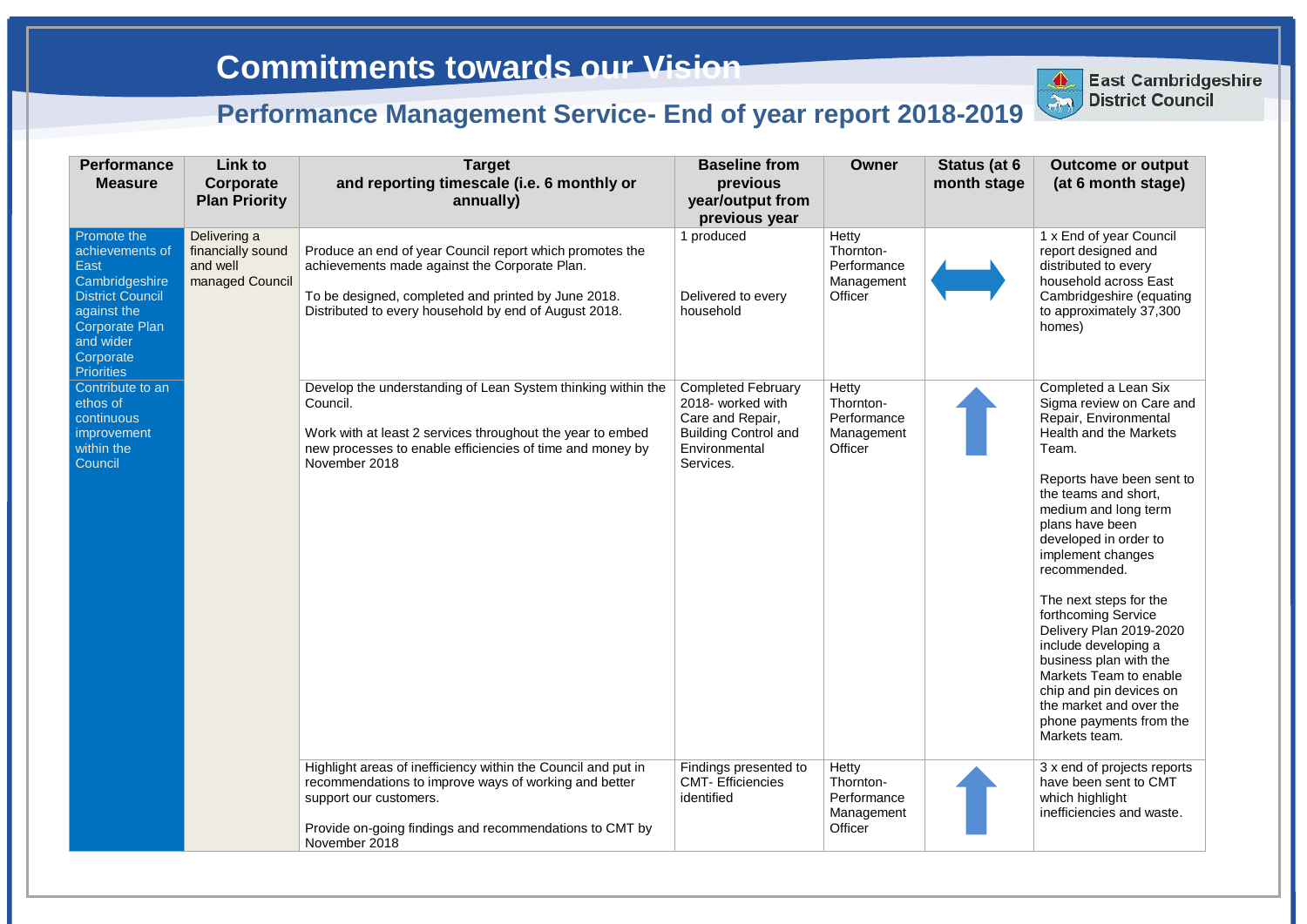| <b>Performance</b><br><b>Measure</b>                           | <b>Link to</b><br>Corporate<br><b>Plan Priority</b> | <b>Target</b><br>and reporting timescale (i.e. 6 monthly or<br>annually)                                                         | <b>Baseline from</b><br>previous<br>year/output from<br>previous year                                                          | <b>Owner</b>                                               | Status (at 6<br>month stage | <b>Outcome or output</b><br>(at 6 month stage)                                                                                                                                                                                                                          |
|----------------------------------------------------------------|-----------------------------------------------------|----------------------------------------------------------------------------------------------------------------------------------|--------------------------------------------------------------------------------------------------------------------------------|------------------------------------------------------------|-----------------------------|-------------------------------------------------------------------------------------------------------------------------------------------------------------------------------------------------------------------------------------------------------------------------|
|                                                                |                                                     |                                                                                                                                  |                                                                                                                                |                                                            |                             | Within Care and Repair-<br>the review found an<br>average of 92 days of<br>stoppage time which could<br>be eradicated and a<br>reduction in reviewing<br>Disability Fund grants by 2<br>hours per grant. The waste<br>discovered could save<br>approx. £6,128 per year. |
|                                                                |                                                     |                                                                                                                                  |                                                                                                                                |                                                            |                             | <b>Within Environmental</b><br>Health in one process 10<br>steps were found to have<br>added no value and the<br>total financial savings<br>found were £7,386 per<br>year.                                                                                              |
|                                                                |                                                     |                                                                                                                                  |                                                                                                                                |                                                            |                             | It's too early to ascertain<br>the impact of the Markets<br>Team report as there are<br>longer term projects to look<br>at implementing.                                                                                                                                |
|                                                                |                                                     | Develop a mechanism for assessing the outcomes from the<br>recommendations identified within Lean System thinking by<br>May 2018 | N/A new target                                                                                                                 | Hetty<br>Thornton-<br>Performance<br>Management<br>Officer |                             | Short, medium and longer<br>term goals have been<br>developed with Hoshin<br>Kanri (which is the<br>recommended assessment<br>tool within Lean Six Sigma)                                                                                                               |
|                                                                |                                                     |                                                                                                                                  |                                                                                                                                |                                                            |                             | I have met with each<br>service to determine; short,<br>medium and long term<br>aims.                                                                                                                                                                                   |
| Support the<br>Council to bring<br>about efficiency<br>savings |                                                     | Project manage the development of a new HR and payroll<br>management system.                                                     | Project management<br>has been on-going.<br>The system is being<br>built in readiness for<br>"go-live" in 1 <sup>st</sup> week | Hetty<br>Thornton-<br>Performance<br>Management<br>Officer |                             | Phase 2 of the project has<br>been completed. However<br>Phase 1, is still not closed<br>down for business as<br>usual. The Performance                                                                                                                                 |
|                                                                |                                                     | Manage Phase 2 of the new HR and payroll system which<br>includes the recruitment modules and business objects                   | April.<br>N/A new target                                                                                                       |                                                            |                             | <b>Management Officer</b><br>continues to have regular<br>conference calls with MHR<br>to resolve issues which are<br>on-going. It is<br>disappointing that we are<br>still seeing challenges                                                                           |